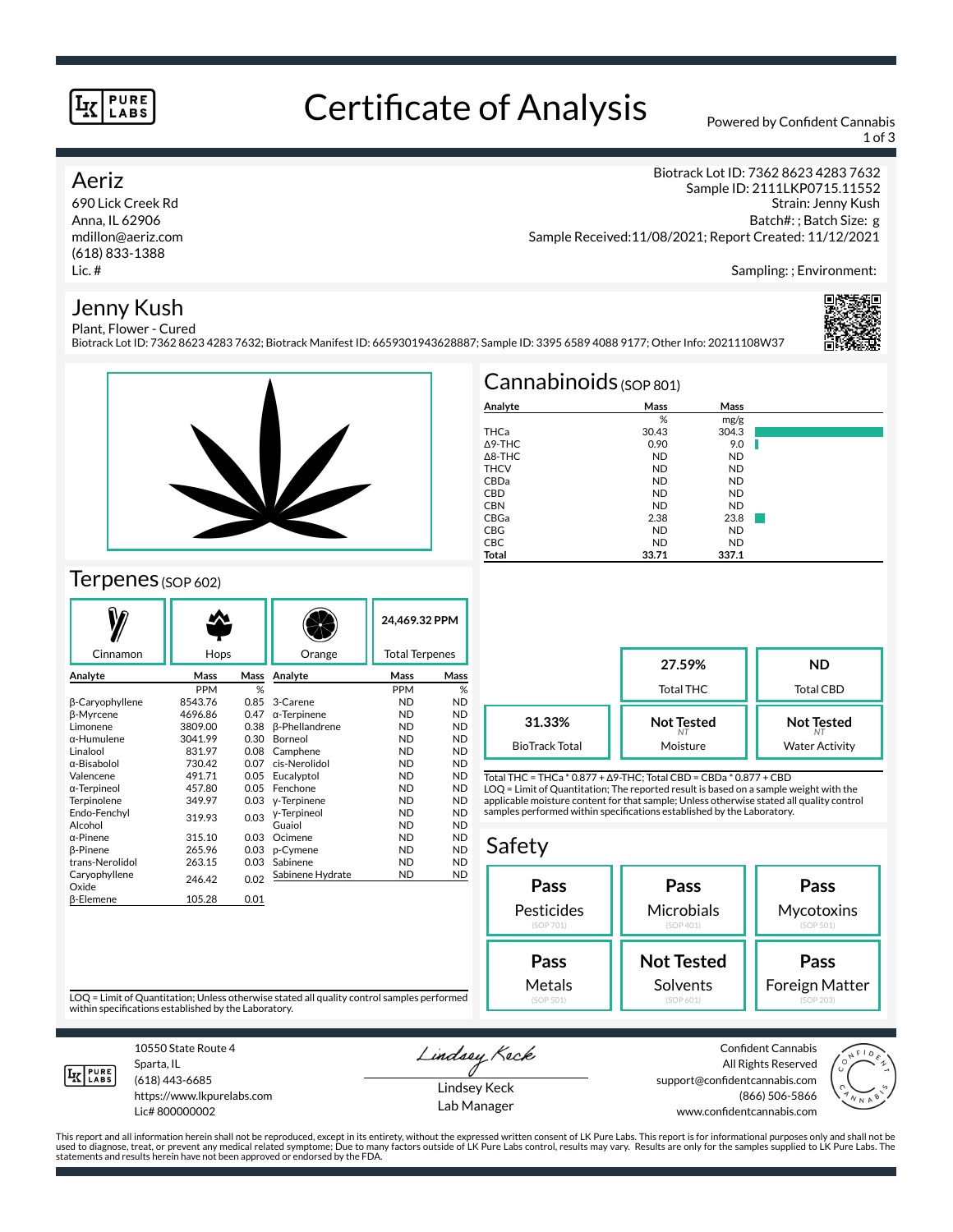#### **PURE LABS**

# Certificate of Analysis Powered by Confident Cannabis

2 of 3

#### Aeriz

690 Lick Creek Rd Anna, IL 62906 mdillon@aeriz.com (618) 833-1388 Lic. #

Biotrack Lot ID: 7362 8623 4283 7632 Sample ID: 2111LKP0715.11552 Strain: Jenny Kush Batch#: ; Batch Size: g Sample Received:11/08/2021; Report Created: 11/12/2021

Sampling: ; Environment:

#### Jenny Kush Plant, Flower - Cured

Biotrack Lot ID: 7362 8623 4283 7632; Biotrack Manifest ID: 6659301943628887; Sample ID: 3395 6589 4088 9177; Other Info: 20211108W37

| <b>Pesticides</b> |     |       |      | Pass          | <b>Microbials</b>                                                                                                                                   |         |             | Pass          |
|-------------------|-----|-------|------|---------------|-----------------------------------------------------------------------------------------------------------------------------------------------------|---------|-------------|---------------|
| Analyte           | LOQ | Limit | Mass | <b>Status</b> | Analyte                                                                                                                                             | Limit   | <b>Mass</b> | <b>Status</b> |
|                   |     |       |      |               |                                                                                                                                                     | CFU/g   | CFU/g       |               |
|                   |     |       |      |               | Aerobic Bacteria                                                                                                                                    | 10000   | ND.         | Pass          |
|                   |     |       |      |               | Bile-Tolerant Gram-Negative Bacteria                                                                                                                | 100     | <b>ND</b>   | Pass          |
|                   |     |       |      |               | Coliforms                                                                                                                                           | 100     | <b>ND</b>   | Pass          |
|                   |     |       |      |               | E. Coli                                                                                                                                             | $\circ$ | <b>ND</b>   | Pass          |
|                   |     |       |      |               | Salmonella                                                                                                                                          | $\circ$ | ND.         | Pass          |
|                   |     |       |      |               | Yeast & Mold                                                                                                                                        | 1000    | 63          | Pass          |
|                   |     |       |      |               | TNTC = Too Numerous to Count; Unless otherwise stated all quality control samples<br>performed within specifications established by the Laboratory. |         |             |               |
|                   |     |       |      |               | <b>Heavy Metals</b>                                                                                                                                 |         |             | Pass          |
|                   |     |       |      |               | Analyta                                                                                                                                             | $\cap$  | Macc        | $C + 1$       |

| Analyte  | LOC        | Mass       | Status |
|----------|------------|------------|--------|
|          | <b>PPM</b> | <b>PPM</b> |        |
| Arsenic  |            | <b>ND</b>  | Pass   |
| Cadmium  |            | <b>ND</b>  | Pass   |
| Chromium |            | <b>ND</b>  | Pass   |
| Lead     |            | <b>ND</b>  | Pass   |
| Mercury  |            | ND         | Pass   |

LOQ = Limit of Quantitation; Unless otherwise stated all quality control samples performed within specifications established by the Laboratory.

| <b>Mycotoxins</b> |     | Pass  |            |             |
|-------------------|-----|-------|------------|-------------|
| Analyte           | LOC | Limit |            | Mass Status |
|                   | PPB | PPB   | <b>PPB</b> |             |
| <b>B1</b>         |     | 0.10  | <b>ND</b>  | Pass        |
| <b>B2</b>         |     | 0.10  | <b>ND</b>  | Pass        |
| G1                |     | 0.10  | <b>ND</b>  | Pass        |
| G2                |     | 0.10  | <b>ND</b>  | Pass        |
| Ochratoxin A      |     | 0.10  | <b>ND</b>  | Pass        |

LOQ = Limit of Quantitation; Unless otherwise stated all quality control samples<br>performed within specifications established by the Laboratory.

LOQ = Limit of Quantitation; Unless otherwise stated all quality control samples performed within specifications established by the Laboratory.

10550 State Route 4 Sparta, IL

**LK** LABS

(618) 443-6685

Lic# 800000002

https://www.lkpurelabs.com

Lindsey Keck

Confident Cannabis All Rights Reserved support@confidentcannabis.com (866) 506-5866 www.confidentcannabis.com



Lindsey Keck Lab Manager

This report and all information herein shall not be reproduced, except in its entirety, without the expressed written consent of LK Pure Labs. This report is for informational purposes only and shall not be<br>used to diagnos